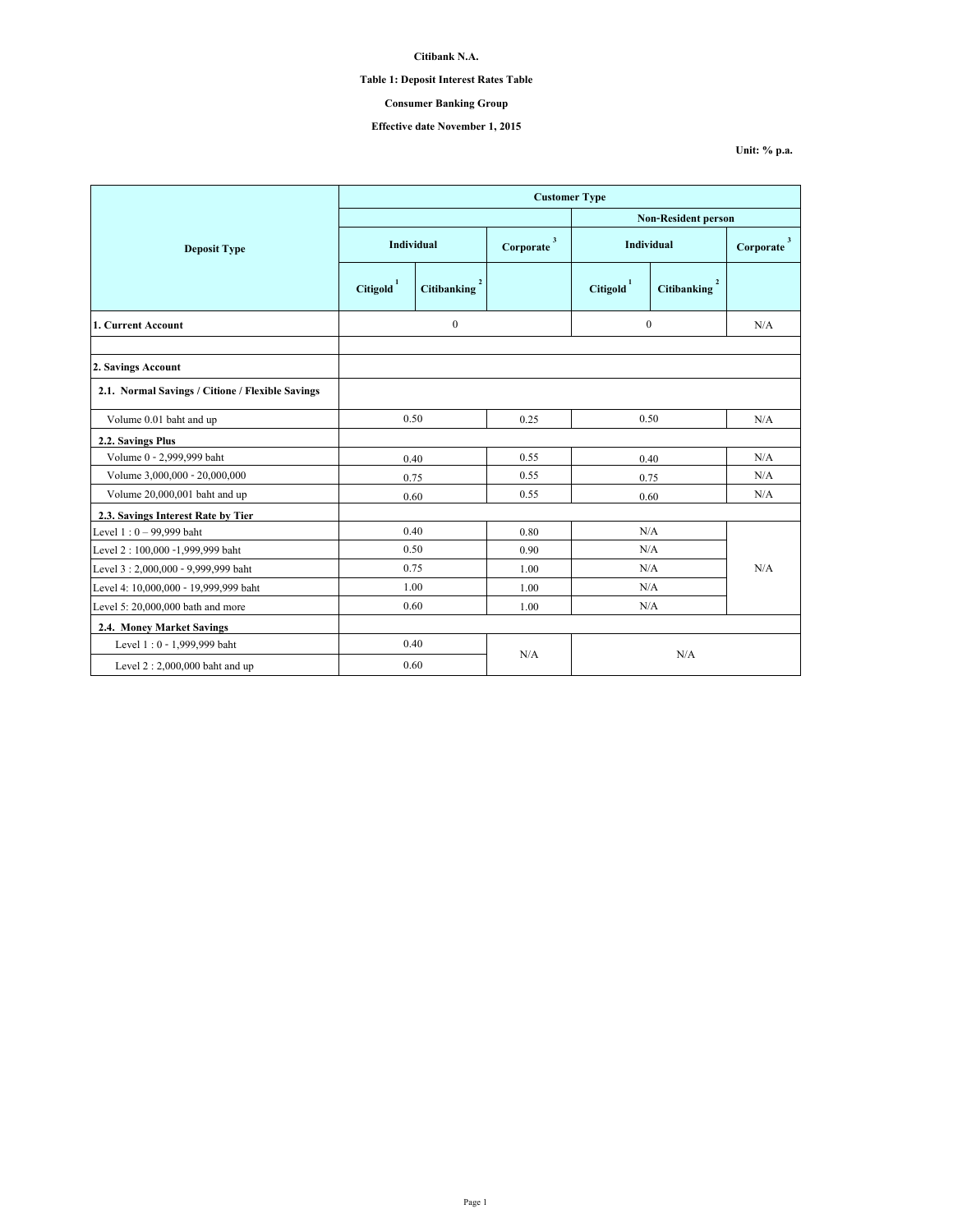# **Table 1: Deposit Interest Rates Table**

## **Consumer Banking Group**

|                                      |                      |                            |                          |                                |                            | Unit: % p.a.             |  |  |
|--------------------------------------|----------------------|----------------------------|--------------------------|--------------------------------|----------------------------|--------------------------|--|--|
|                                      | <b>Customer Type</b> |                            |                          |                                |                            |                          |  |  |
|                                      |                      |                            |                          | <b>Non-Resident person</b>     |                            |                          |  |  |
| <b>Deposit Type</b>                  |                      | Individual                 | $Corporate$ <sup>3</sup> | Individual                     |                            | $Corporate$ <sup>3</sup> |  |  |
|                                      | $\mbox{Citigold}^1$  | $\mathbf 2$<br>Citibanking |                          | $\overline{\text{Citigold}}^1$ | $\mathbf 2$<br>Citibanking |                          |  |  |
| 3. Time Deposit                      |                      |                            |                          |                                |                            |                          |  |  |
| 3.1 Normal Time Deposit -            |                      |                            |                          |                                |                            |                          |  |  |
| Minimum opening account 100,000 Baht |                      |                            |                          |                                |                            |                          |  |  |
| <b>3-Month Tenors</b>                |                      |                            |                          |                                |                            |                          |  |  |
| Volume 100,000 Baht and up           |                      | 0.70                       | 0.45                     |                                | N/A                        |                          |  |  |
| <b>6-Month Tenors</b>                |                      |                            |                          |                                |                            |                          |  |  |
| Volume 100,000 Baht and up           |                      | 0.75                       | 0.50                     |                                | 0.65                       | N/A                      |  |  |
| 9-Month Tenors                       |                      |                            |                          |                                |                            |                          |  |  |
|                                      |                      |                            |                          |                                |                            |                          |  |  |
| Volume 100,000 Baht and up           |                      | 0.80                       | 0.55                     |                                | 0.70                       | N/A                      |  |  |
| <b>12-Month Tenors</b>               |                      |                            |                          |                                |                            |                          |  |  |
| Volume 100,000 Baht and up           |                      | 0.85                       | 0.60                     |                                | 0.75                       | N/A                      |  |  |
| <b>18-Month Tenors</b>               |                      |                            |                          |                                |                            |                          |  |  |
| Volume 100,000 Baht and up           |                      | 0.90                       | 0.65                     | 0.80                           |                            | N/A                      |  |  |
| <b>24-Month Tenors</b>               |                      |                            |                          |                                |                            |                          |  |  |
| Volume 100,000 Baht and up           |                      | 0.95                       | 0.70                     | 0.85                           |                            | N/A                      |  |  |
| <b>36-Month Tenors</b>               |                      |                            |                          |                                |                            |                          |  |  |
| Volume 100,000 baht and up           |                      | 1.00                       | 0.75                     |                                | 0.90                       | N/A                      |  |  |
| <b>48-Month Tenors</b>               |                      |                            |                          |                                |                            |                          |  |  |
| Volume 100,000 baht and up           |                      | 1.05                       | 0.80                     |                                | 0.95                       | N/A                      |  |  |
| <b>60-Month Tenors</b>               |                      |                            |                          |                                |                            |                          |  |  |
| Volume 100,000 baht and up           |                      | 1.10                       | 0.85                     |                                | 1.00                       | N/A                      |  |  |
|                                      |                      |                            |                          |                                |                            |                          |  |  |
| 3.2 Normal Time Deposit Online -     |                      |                            |                          |                                |                            |                          |  |  |
| Minimum opening account 100,000 Baht |                      |                            |                          |                                |                            |                          |  |  |
| <b>3-Month Tenors</b>                |                      |                            |                          |                                |                            |                          |  |  |
| Volume 100,000 Baht and up           |                      | 0.85                       | N/A                      |                                | 0.85                       | N/A                      |  |  |
| <b>6-Month Tenors</b>                |                      |                            |                          |                                |                            |                          |  |  |
| Volume 100,000 Baht and up           |                      | 0.75                       | 0.50                     | 0.75                           |                            | N/A                      |  |  |
| 9-Month Tenors                       |                      |                            |                          |                                |                            |                          |  |  |
| Volume 100,000 Baht and up           |                      | 0.80                       | 0.55                     | 0.80                           |                            | N/A                      |  |  |
| <b>12-Month Tenors</b>               |                      |                            |                          |                                |                            |                          |  |  |
| Volume 100,000 Baht and up           |                      | 0.85                       | 0.60                     |                                | 0.85                       | N/A                      |  |  |
| <b>18-Month Tenors</b>               |                      |                            |                          |                                |                            |                          |  |  |
| Volume 100,000 Baht and up           |                      | 0.90                       | 0.65                     |                                | 0.90                       | N/A                      |  |  |
| 24-Month Tenors                      |                      |                            |                          |                                |                            |                          |  |  |
| Volume 100,000 Baht and up           |                      | 0.95                       | 0.70                     |                                | 0.95                       | N/A                      |  |  |
| <b>36-Month Tenors</b>               |                      |                            |                          |                                |                            |                          |  |  |
| Volume 100,000 baht and up           |                      | 1.00                       | 0.75                     |                                | 1.00                       | N/A                      |  |  |
| <b>48-Month Tenors</b>               |                      |                            |                          |                                |                            |                          |  |  |
| Volume 100,000 baht and up           |                      | 1.05                       | 0.80                     |                                | 1.05                       | N/A                      |  |  |
| <b>60-Month Tenors</b>               |                      |                            |                          |                                |                            |                          |  |  |
| Volume 100,000 baht and up           |                      | 1.10<br>0.85               |                          |                                | 1.10                       | N/A                      |  |  |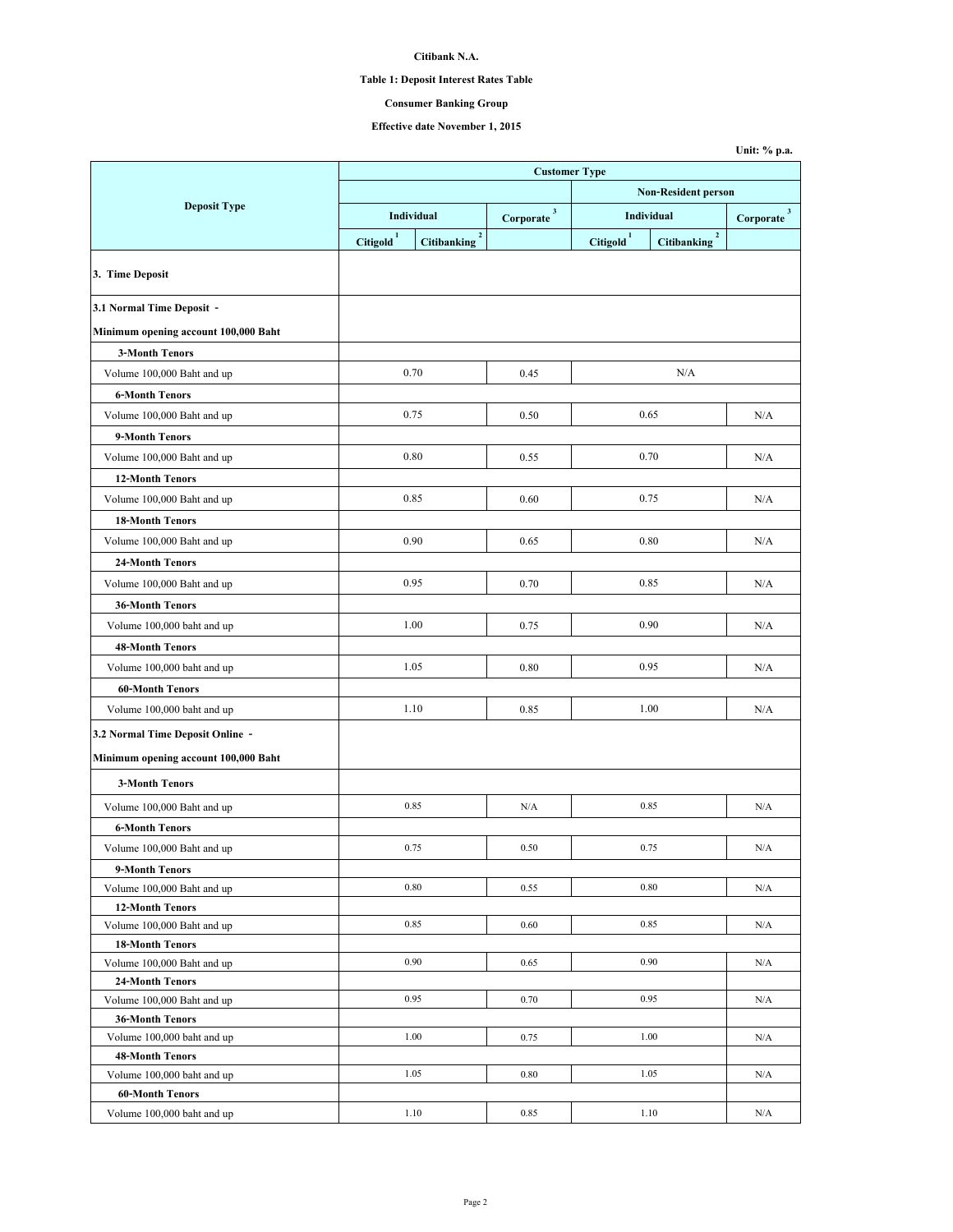# **Table 1: Deposit Interest Rates Table**

## **Consumer Banking Group**

|                                    |                     |                            |                        |                            |                          | Unit: % p.a.            |  |
|------------------------------------|---------------------|----------------------------|------------------------|----------------------------|--------------------------|-------------------------|--|
|                                    |                     | <b>Customer Type</b>       |                        |                            |                          |                         |  |
|                                    |                     |                            |                        | <b>Non-Resident person</b> |                          |                         |  |
| <b>Deposit Type</b>                |                     | Individual                 | Corporate <sup>3</sup> |                            | Individual               | $\sqrt{3}$<br>Corporate |  |
|                                    | $\mbox{Citigold}^1$ | $\mathbf 2$<br>Citibanking |                        | Citigold <sup>1</sup>      | Citibanking <sup>2</sup> |                         |  |
| 3.3 Periodic Time Deposit-         |                     |                            |                        |                            |                          |                         |  |
| <b>Monthly Interest Paid</b>       |                     |                            |                        |                            |                          |                         |  |
| <b>6-Month Tenors</b>              |                     |                            |                        |                            |                          |                         |  |
| Volume 200,000 baht and up         |                     | 0.55                       |                        | N/A                        |                          |                         |  |
| 9-Month Tenors                     |                     |                            |                        |                            |                          |                         |  |
| Volume 200,000 baht and up         |                     | 0.60                       |                        | N/A                        |                          |                         |  |
| <b>12-Month Tenors</b>             |                     |                            |                        |                            |                          |                         |  |
| Volume 200,000 baht and up         |                     | 0.65                       |                        | N/A                        |                          |                         |  |
| <b>18-Month Tenors</b>             |                     |                            |                        |                            |                          |                         |  |
| Volume 200,000 baht and up         |                     | 0.70                       |                        | N/A                        |                          |                         |  |
| 24-Month Tenors                    |                     |                            |                        |                            |                          |                         |  |
| Volume 200,000 baht and up         |                     | 0.75                       |                        | N/A                        |                          |                         |  |
| <b>36-Month Tenors</b>             |                     |                            |                        |                            |                          |                         |  |
| Volume 200,000 baht and up         |                     | 0.80                       |                        | N/A                        |                          |                         |  |
| <b>48-Month Tenors</b>             |                     |                            |                        |                            |                          |                         |  |
| Volume 200,000 baht and up         |                     | 0.85                       |                        | N/A                        |                          |                         |  |
| <b>60-Month Tenors</b>             |                     |                            |                        |                            |                          |                         |  |
| Volume 200,000 baht and up         |                     | 0.90                       |                        | N/A                        |                          |                         |  |
| <b>Quarterly Interest Paid</b>     |                     |                            |                        |                            |                          |                         |  |
| <b>12-Month Tenors</b>             |                     |                            |                        |                            |                          |                         |  |
| Volume 200,000 baht and up         |                     | 0.65                       |                        | N/A                        |                          |                         |  |
| <b>18-Month Tenors</b>             |                     |                            |                        |                            |                          |                         |  |
| Volume 200,000 baht and up         |                     | 0.70                       |                        | N/A                        |                          |                         |  |
| 24-Month Tenors                    |                     |                            |                        |                            |                          |                         |  |
| Volume 200,000 baht and up         |                     | 0.75                       |                        | N/A                        |                          |                         |  |
| <b>36-Month Tenors</b>             |                     |                            |                        |                            |                          |                         |  |
| Volume 200,000 baht and up         |                     | 0.80                       |                        | N/A                        |                          |                         |  |
| <b>48-Month Tenors</b>             |                     |                            |                        |                            |                          |                         |  |
| Volume 200,000 baht and up         |                     | 0.85                       |                        | N/A                        |                          |                         |  |
| <b>60-Month Tenors</b>             |                     |                            |                        |                            |                          |                         |  |
| Volume 200,000 baht and up         |                     | 0.90                       |                        | N/A                        |                          |                         |  |
| <b>Semi Annually Interest Paid</b> |                     |                            |                        |                            |                          |                         |  |
| <b>12-Month Tenors</b>             |                     |                            |                        |                            |                          |                         |  |
| Volume 200,000 baht and up         |                     | 0.65                       |                        | N/A                        |                          |                         |  |
| <b>18-Month Tenors</b>             |                     |                            |                        |                            |                          |                         |  |
| Volume 200,000 baht and up         |                     | 0.70                       |                        | N/A                        |                          |                         |  |
| 24-Month Tenors                    |                     |                            |                        |                            |                          |                         |  |
| Volume 200,000 baht and up         |                     | 0.75                       |                        | N/A                        |                          |                         |  |
| <b>36-Month Tenors</b>             |                     |                            |                        |                            |                          |                         |  |
| Volume 200,000 baht and up         |                     | 0.80                       |                        | N/A                        |                          |                         |  |
| 48-Month Tenors                    |                     |                            |                        |                            |                          |                         |  |
| Volume 200,000 baht and up         |                     | 0.85                       |                        | N/A                        |                          |                         |  |
| <b>60-Month Tenors</b>             |                     |                            |                        |                            |                          |                         |  |
| Volume 200,000 baht and up         |                     | 0.90                       |                        | N/A                        |                          |                         |  |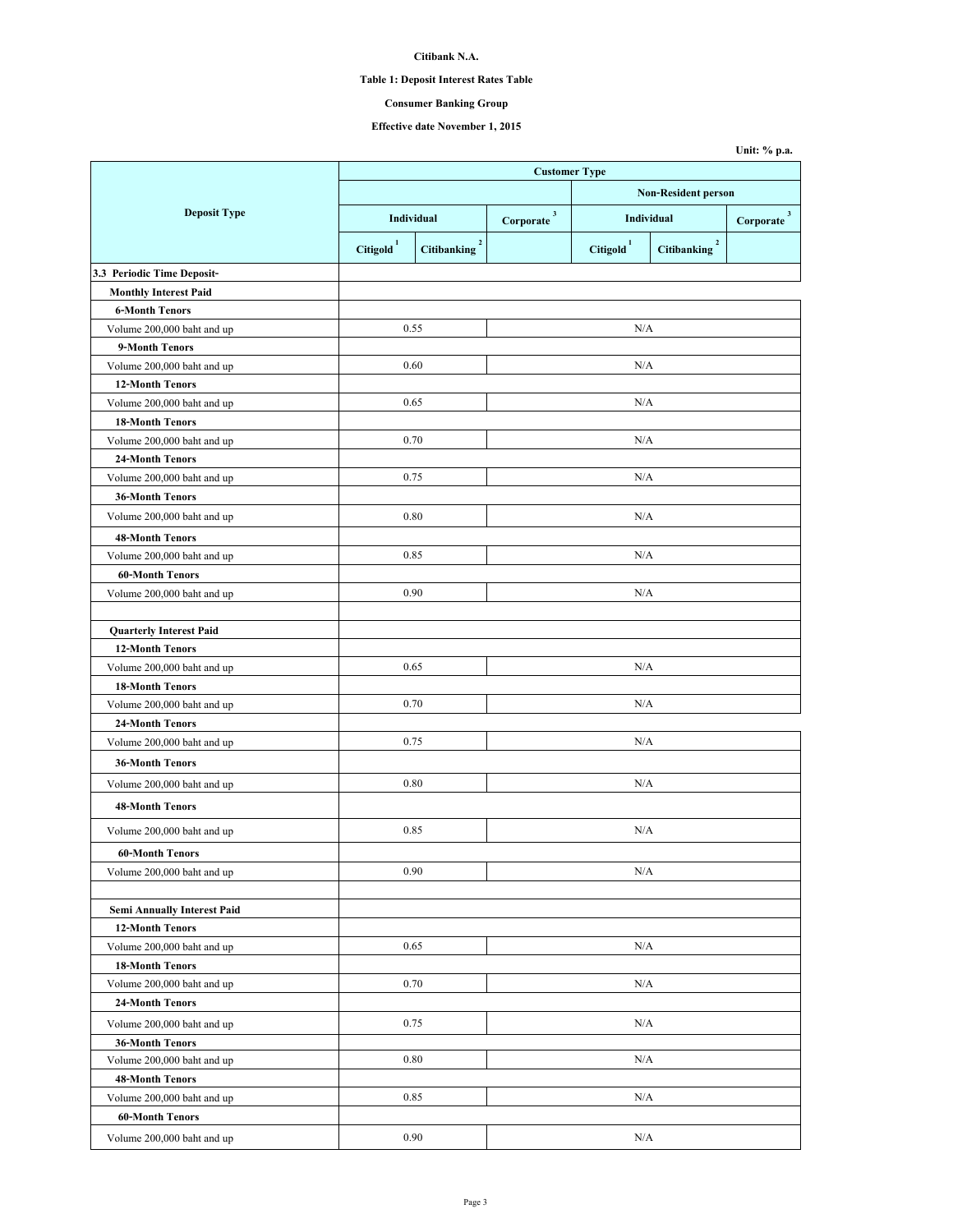# **Table 1: Deposit Interest Rates Table**

## **Consumer Banking Group**

|                                       |                      |                               |  |                            |                            | Unit: % p.a.           |  |
|---------------------------------------|----------------------|-------------------------------|--|----------------------------|----------------------------|------------------------|--|
|                                       | <b>Customer Type</b> |                               |  |                            |                            |                        |  |
|                                       |                      |                               |  | <b>Non-Resident person</b> |                            |                        |  |
| <b>Deposit Type</b>                   |                      | Individual                    |  | <b>Individual</b>          |                            | $\textbf{Corporate}^3$ |  |
|                                       | $\mbox{Citigold}^1$  | $\overline{2}$<br>Citibanking |  | $\mbox{Citigold}^1$        | $\mathbf 2$<br>Citibanking |                        |  |
| <b>Annually Interest Paid</b>         |                      |                               |  |                            |                            |                        |  |
| 24-Month Tenors                       |                      |                               |  |                            |                            |                        |  |
| Volume 200,000 baht and up            | 0.75                 |                               |  | N/A                        |                            |                        |  |
| <b>36-Month Tenors</b>                |                      |                               |  |                            |                            |                        |  |
| Volume 200,000 baht and up            |                      | 0.80                          |  |                            | N/A                        |                        |  |
| <b>48-Month Tenors</b>                |                      |                               |  |                            |                            |                        |  |
| Volume 200,000 baht and up            | 0.85                 |                               |  | N/A                        |                            |                        |  |
| <b>60-Month Tenors</b>                |                      |                               |  |                            |                            |                        |  |
| Volume 200,000 baht and up            | 0.90                 |                               |  | N/A                        |                            |                        |  |
| 3.4 Rising Rate Time Deposit -        |                      |                               |  |                            |                            |                        |  |
| <b>24-Month Tenors</b>                |                      |                               |  |                            |                            |                        |  |
| Volume 500,000 baht and up            |                      |                               |  |                            |                            |                        |  |
| 1st 6-month                           | 1.00                 |                               |  |                            |                            |                        |  |
| 2nd 6-month                           | 1.25                 |                               |  |                            |                            |                        |  |
| 3rd 6-month                           | 2.50                 |                               |  | N/A                        |                            |                        |  |
| 4th 6-month                           | 4.00                 |                               |  |                            |                            |                        |  |
| Effective Interest Rate is 2.19% p.a. |                      |                               |  |                            |                            |                        |  |
|                                       |                      |                               |  |                            |                            |                        |  |
|                                       |                      |                               |  |                            |                            |                        |  |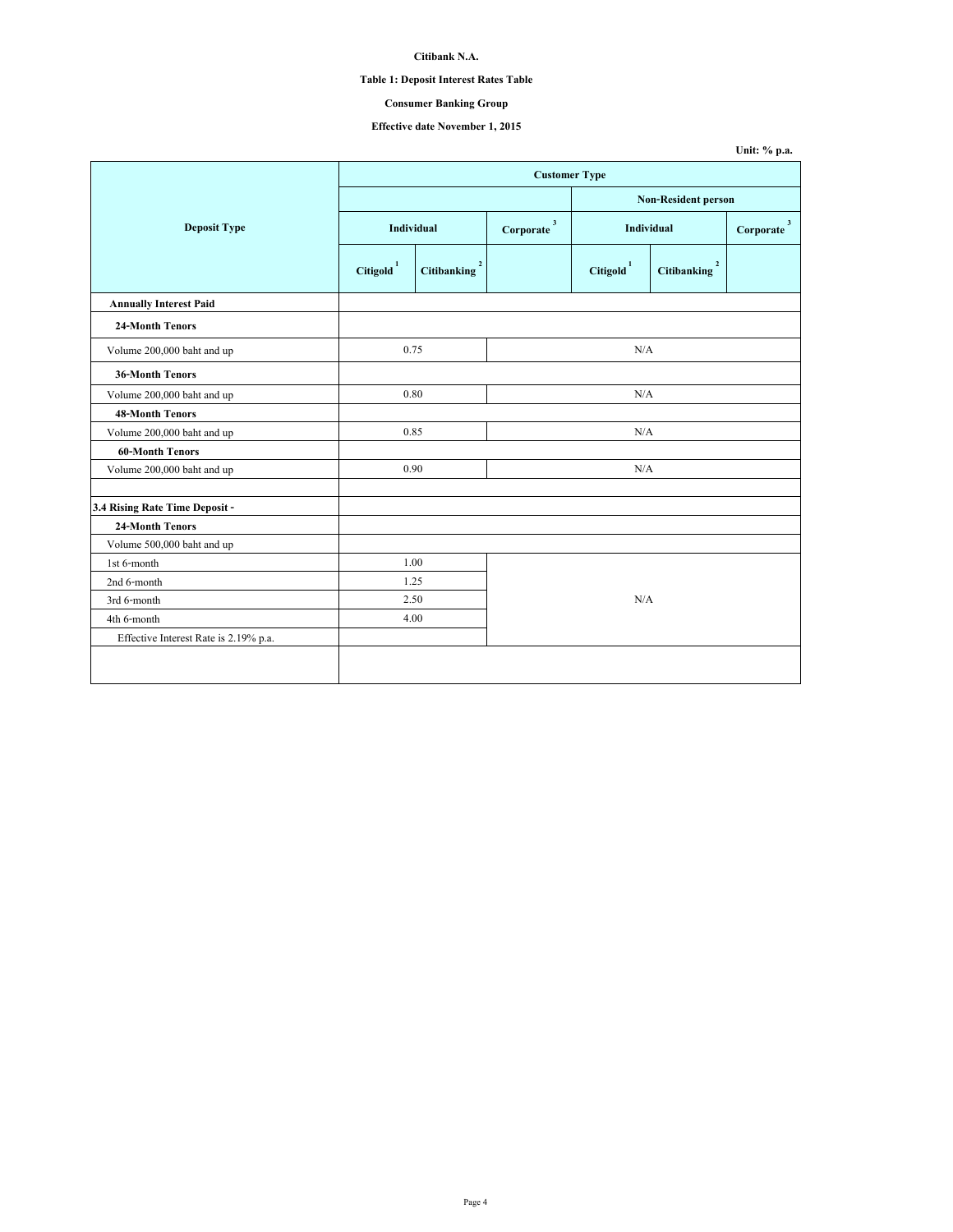# **Table 1: Deposit Interest Rates Table**

## **Consumer Banking Group**

|                                       |                     |                                      |     |                     |                                      | Unit: % p.a.              |  |  |
|---------------------------------------|---------------------|--------------------------------------|-----|---------------------|--------------------------------------|---------------------------|--|--|
|                                       |                     | <b>Customer Type</b>                 |     |                     |                                      |                           |  |  |
| <b>Deposit Type</b>                   |                     |                                      |     |                     | <b>Non-Resident person</b>           |                           |  |  |
|                                       |                     | Individual                           |     | Individual          |                                      | $\mathbf{3}$<br>Corporate |  |  |
|                                       | $\mbox{Citigold}^1$ | $\overline{2}$<br><b>Citibanking</b> |     | $\text{Citigold}^1$ | $\overline{2}$<br><b>Citibanking</b> |                           |  |  |
| 3.5 Flexible Time Deposit Enhancement |                     |                                      |     |                     |                                      |                           |  |  |
| 2.5-Month Tenors (10 weeks)           |                     |                                      |     |                     |                                      |                           |  |  |
| Volume 200,000 baht and up            |                     | 0.40<br>N/A                          |     |                     |                                      |                           |  |  |
| <b>3-Month Tenors</b>                 |                     |                                      |     |                     |                                      |                           |  |  |
| Volume 200,000 baht and up            |                     | 0.40                                 | N/A |                     |                                      |                           |  |  |
| <b>6-Month Tenors</b>                 |                     |                                      |     |                     |                                      |                           |  |  |
| Volume 200,000 baht and up            |                     | 0.45                                 |     | N/A                 |                                      |                           |  |  |
| 9-Month Tenors                        |                     |                                      |     |                     |                                      |                           |  |  |
| Volume 200,000 baht and up            |                     | 0.50                                 |     | N/A                 |                                      |                           |  |  |
| <b>10-Month Tenors</b>                |                     |                                      |     |                     |                                      |                           |  |  |
| Volume 200,000 baht and up            |                     | 0.50                                 |     | N/A                 |                                      |                           |  |  |
| <b>12-Month Tenors</b>                |                     |                                      |     |                     |                                      |                           |  |  |
| Volume 200,000 baht and up            |                     | 0.55                                 |     | N/A                 |                                      |                           |  |  |
| <b>18-Month Tenors</b>                |                     |                                      |     |                     |                                      |                           |  |  |
| Volume 200,000 baht and up            |                     | 0.60                                 |     | N/A                 |                                      |                           |  |  |
| <b>24-Month Tenors</b>                |                     |                                      |     |                     |                                      |                           |  |  |
| Volume 200,000 baht and up            |                     | 0.65                                 |     | N/A                 |                                      |                           |  |  |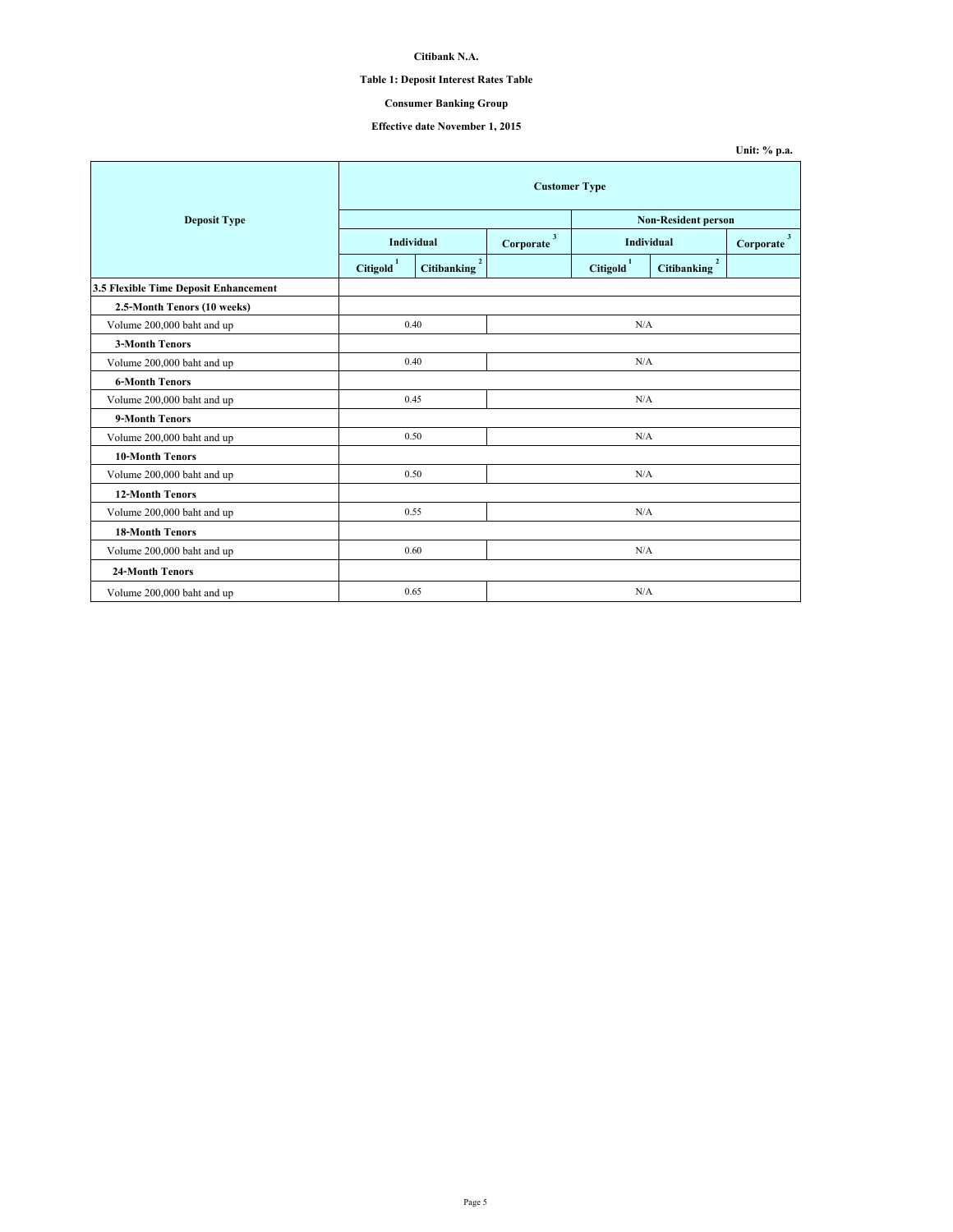### **Table 1: Deposit Interest Rates Table**

### **Consumer Banking Group**

## **Effective date November 1, 2015**

### **Remark :**

cleared.

**Terms and conditions for interest payment.**

- o This table is only for Consumer banking
- Saturday Sunday with the deposit in cash via Cash Deposit Machine as the bank does not provide Teller Counter services, or in case the customer deposit in cheque, Citibank will post the ledger and start to calculate the interest for the mentioned amount on the next business day of the normal banking days on Monday - Friday. In case of the deposit in cheque, the amount will be effective only if the cheque is completely o For the case that customer opens Current Account or Savings Account, which are the accounts that Citibank specially services on
- o In case of withdrawal before maturity for Normal Time Deposit, Periodic Time Deposit, Rising Rate Time Deposit, Flexible Time Deposit (Original),

Flexible Time Deposit Enhancement and Bill of Exchange, the interest rate will pay according to the condition, or subject to Management Approvals.

- o Terms and conditions for Normal Time Deposit, Periodic Time deposit and Rising Rate Time deposit in case of withdrawal before maturity are as followings:
	- o Deposit length of less than 3 months: No interest payment.
	- o Deposit length of 3 months or more: Citibank will pay interest, based on savings account interest rate on the withdrawal date, but not more than 1% p.a. For accounts with periodic interest payment, Citibank will deduct the excess interest rates paid from the principal amount.
	- o Interest payments are exempted for corporate accounts with withdrawals before the time deposit maturity.
	- o For Rising Rate time deposit accounts with deposit length of 3 months or more, Citibank will pay interest by deducting 1%
- o Interest rate calculations for time deposits are based on non-accumulated interest calculations.
- o For non-resident THB accounts, Citibank will not pay interest rates for all THB saving accounts.
- o For non-resident THB accounts, Citibank will open only Normal Time deposit accounts with 6-month tenors or longer.
- o Savings Plus accounts is a special account with higher interest rates than regular savings accounts; The T&C are the same and referred to the Normal Savings account with effect from 23 July 2012 and onwards, following the terms and conditions on the account opening date.
- o For Online Time Deposit opening, it means that you have reviewed and decided to open this Time Deposit and allowed Citibank to refer to your account opening documents and signature from your existing current account or saving account as reference and evidence for opening this Time Deposit with no exception.
- o Opening of Time Deposit online transaction is available 24 hours. However, the online transaction that has been made after 10:00 p.m. of business days or the online transaction that has been made on weekends or on public holidays will be treated as the transaction with the quoted interest rate of the next business day transaction.
- o Terms and Conditions for Flexible Time Deposit account (Original) are as followings:
	- o Flexibility to partially withdraw cash, allowed after 1 month of deposit, and continue to earn original interest rate on remaining balance at maturity.
- o Partially withdrawal amount up to 50% of initial deposit earns 1.15% p.a. while the amount exceeding 50% earns Citibank Normal Savings rate.

o Terms and Conditions for Flexible Time Deposit Enhancement are as followings:

- o To enable the facility to partially withdraw cash through remote channel, customer is required to open new savings account.
- o For the partial withdrawal within 1 month from deposit date, zero percent interest rates will be given.
- o For partial withdrawal after 1 month or longer, will receive early break interest rate of normal savings interest rate on the withdrawn date.
	- The remaining balance at maturity earns originally agreed interest rate.

o The aforementioned provisions of Flexible Time Deposit Enhancement are as informed which will be effective as follows:

(a) on May13, 2009 with respect to the customers who open an Flexible Time Deposit Enhancement Account from May 13, 2009 onwards; and

- (b) on June 13, 2009 with respect to the customers who opened an Flexible Time Deposit Enhancement Account before May 13, 2009 whose accounts are matured and renewed/rolled over from June 13, 2009 onwards.
- o Terms and conditions for Non-resident baht accounts
	- o Principals and interests are not under a blanket guaranteed by Deposit Protection Agency Act B.E.2551 which is effective

o Terms and Conditions for Bill of Exchange are as followings:

- o The Bill of Exchange holder is the bank's creditor.
- o Principals and interests are not under a blanket guaranteed by Deposit Protection Agency Act B.E.2551 which is effective August 11, 2008.
- o Please thoroughly study the risks incurred by any factors (e.g. ordinary transfer risk, lost of B/E Certificate, etc.)
	- from Risk Disclosure Statement which will be provided together with Bill of Exchange Certificate.
- o Pre-maturity redemption are subjected to the following interest rate penalties: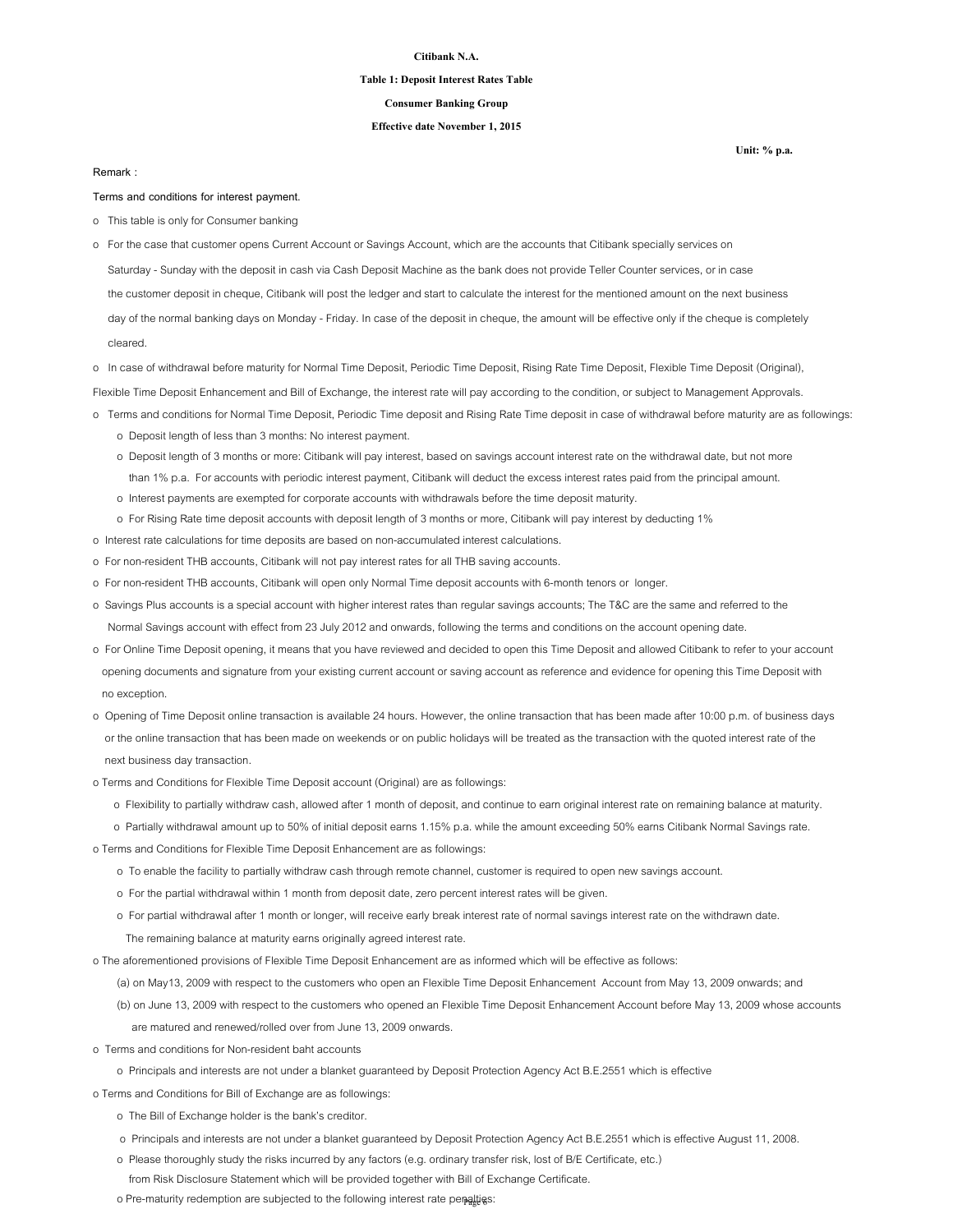# **Table 1: Deposit Interest Rates Table**

## **Consumer Banking Group**

## **Effective date November 1, 2015**

o For tenor of less than 3 months: No interest payment.

o For tenor of 3 months or more: Citibank will pay interest, based on savings account interest rate on the withdrawal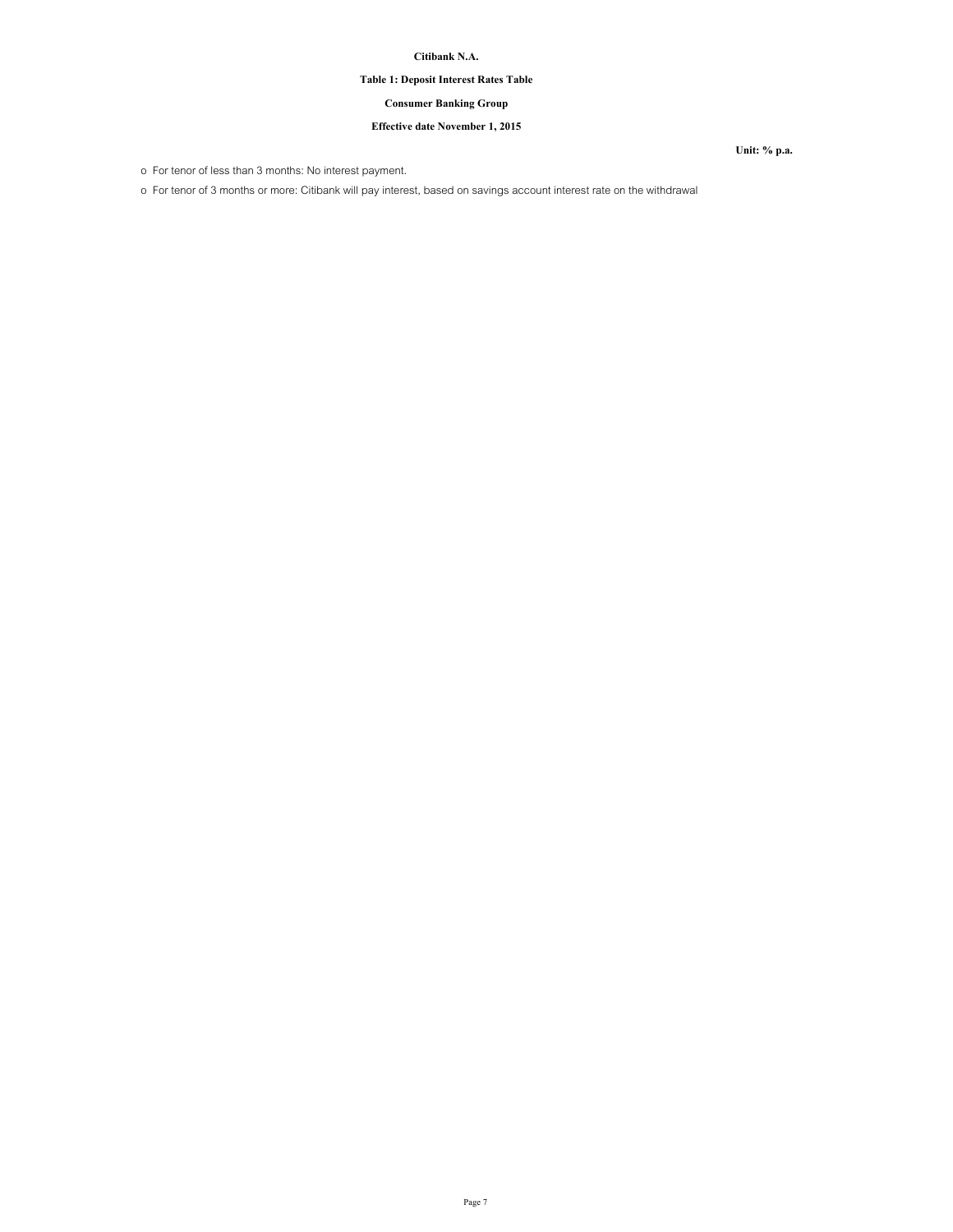### **Table 1: Deposit Interest Rates Table**

### **Consumer Banking Group**

## **Effective date November 1, 2015**

### **Other Terms and Conditions**

1. From 1 August 2014 Citigold customers are customers who have sum of Deposit and Investment balance 3 million baht and up. However, Citibank reserves the right to cancel Citigold membership in case that customers have total balance lower than 3 million baht for 12 consecutive months according to Citibank conditions.

2. Citibanking customers are customers who have sum of Deposit and Investment balance 100,000 baht and up. This includes all Citibank and Citigroup staff who have sum of Deposit and Investment balance less than 100,000 baht.

3. Corporate customers are corporate that open accounts with Consumer Banking Group and have sum of Deposit and Investment balance 100,000 baht and up.

4. All Citibank customers will be eligible for interest rate on this Interest Rates Table and will be eligible for additional special rate no more than 0.75% p.a. The special interest is subject to customer's asset under management amount and bank management approval. The mentioned special rate does not apply to auto rollover Time deposit, all types of Saving accounts and Rising Rate Time deposit .

5. Citibank can offer additional interest rate 0.25%p.a.on top of announced interest rate to all Citibank and Citigroup staff. The mentioned special rate does not apply to all types of Saving accounts, Rising Rate Time deposit and auto rollover Time deposit.

6. Volume is total deposit balance of customers and their relatives on a same day.

7. Citibank can offer Citigold interest rate to Citibanking customers who add deposit balance to 2 million baht and up according to the conditions of Citigold customers.

8. Citibank may offer gifts to new customers and on the anniversary program. Annual gifts may be given to all existing customers who eligible to the program under terms and conditions which will be announced and informed to the customers accordingly.

9. Citibank reserves the right to change conditions and interest rates as appropriate which will be in line with economic situation. Citibank will announce for the changes accordingly.

**Authorize Signature…………………….**

**(Vira-anong C. Phutrakul )**

**Managing Director, Retail Banking & Branch Distribution Head**

**Announcement date September 30, 2015**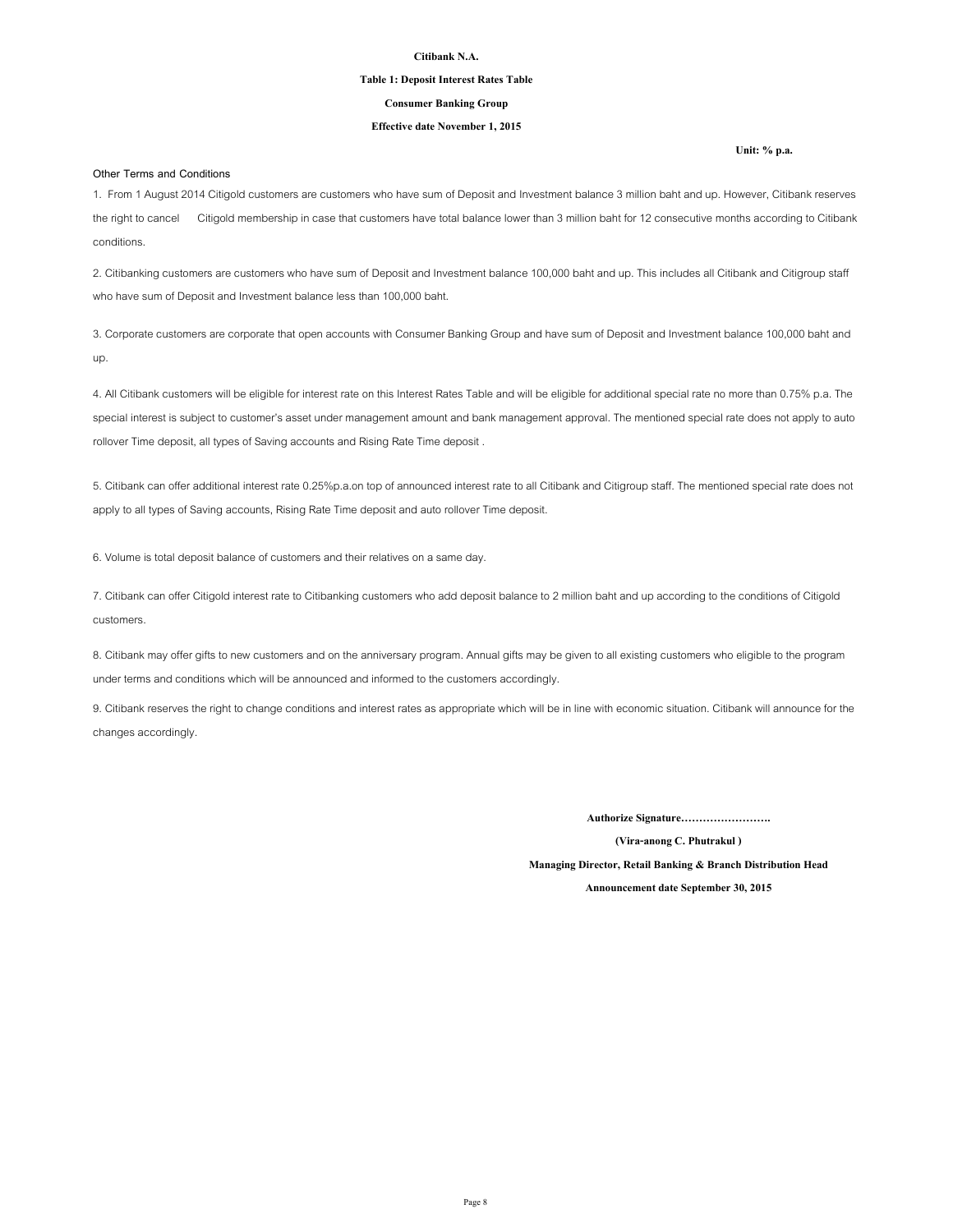| Citibank N.A.                                          |                                    |      |              |  |  |  |  |
|--------------------------------------------------------|------------------------------------|------|--------------|--|--|--|--|
| $\mathbf{v}$<br><b>Table 2: Lending Interest Rates</b> |                                    |      |              |  |  |  |  |
| <b>Consumer Banking Group</b>                          |                                    |      |              |  |  |  |  |
| Effective date November 1, 2015                        |                                    |      |              |  |  |  |  |
|                                                        |                                    |      | Unit: % p.a. |  |  |  |  |
|                                                        | <b>A. Reference Interest Rates</b> |      |              |  |  |  |  |
| 1. Minimum Loan Rate                                   | <b>MLR</b>                         | 7.00 |              |  |  |  |  |
| 2. Minimum Overdraft Rate                              | <b>MOR</b>                         | N/A  |              |  |  |  |  |
| 3. Minimum Retail Rate                                 | <b>MRR</b>                         | N/A  |              |  |  |  |  |
| 4. Others (Temporary Overdraft Rate)                   |                                    | 7.25 |              |  |  |  |  |

| Unit: % p.a.                     |                                      |                                       |                                     |                                  |  |  |  |  |
|----------------------------------|--------------------------------------|---------------------------------------|-------------------------------------|----------------------------------|--|--|--|--|
| <b>B. Maximum Interest Rates</b> |                                      |                                       |                                     |                                  |  |  |  |  |
| B(1) Consumer Loan               |                                      | <b>Personel Loan</b>                  |                                     | <b>Overdraft with Collateral</b> |  |  |  |  |
|                                  | <b>With Collateral</b>               | <b>Without Collateral</b>             | <b>Housing Loan</b>                 |                                  |  |  |  |  |
|                                  | MLR-0.50% <sup>2</sup> (Currently is | N/A                                   | MLR-0.50% $^{27}$ (Currently is     | 5.50                             |  |  |  |  |
| 5. Ceiling Rate                  | equal to $6.50\%$ )                  |                                       | equal to $6.50\%$ )                 |                                  |  |  |  |  |
| 6. Maximum Default Interest Rate | $15.00^{4/}$                         | N/A                                   | $15.00^{4/}$                        | N/A                              |  |  |  |  |
|                                  |                                      |                                       |                                     |                                  |  |  |  |  |
| B(2) Commercial Loan             | Overdraft                            | Short Term $(<=1$ Year) <sup>3/</sup> | Long Term $(>1$ Year) <sup>3/</sup> |                                  |  |  |  |  |
| 7. Ceiling Rate                  | N/A                                  | 20.99                                 | 20.99                               |                                  |  |  |  |  |
| 8. Maximum Default Interest Rate | N/A                                  | 20.99                                 | 20.99                               |                                  |  |  |  |  |

 **Remark:**

**1/ Exclude the type of credits in which BOT has stipulated the specific criteria.**

**2/ Ceiling rate for Housing Loan approved before year 2011 is 20.32%**

**3/ Product not being offered currently**

**4/ Maximum default interest rate for Housing Loan approved before year 2011 is 45.63%**

**Authorize Signature………………………………….**

 **(Vira-anong C. Phutrakul )**

**Managing Director, Retail Banking & Branch Distribution Head**

 **Announcement date September 30, 2015**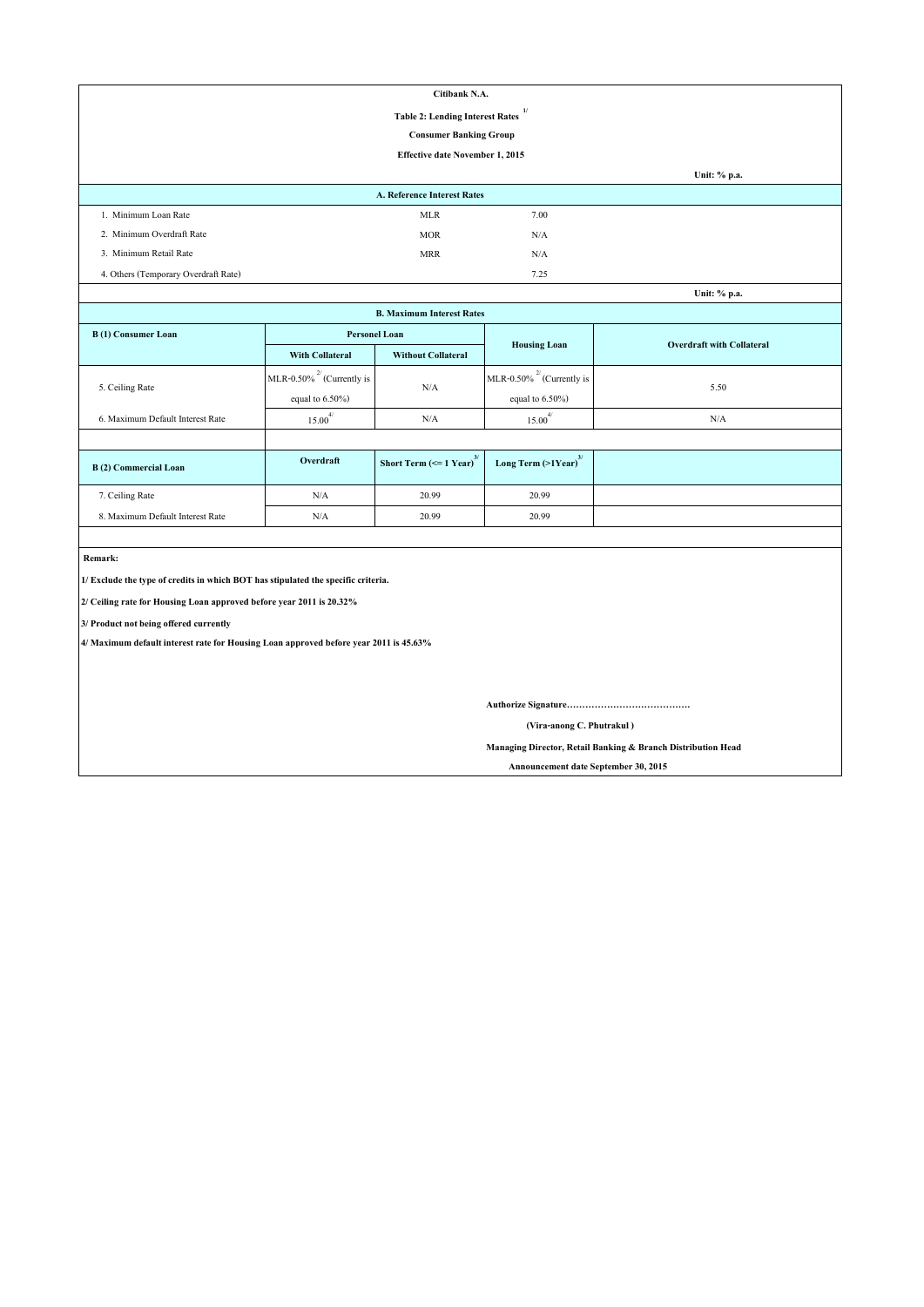| Citibank N.A.                                                                                                                         |                                              |                                                            |                                                              |                         |  |  |  |  |
|---------------------------------------------------------------------------------------------------------------------------------------|----------------------------------------------|------------------------------------------------------------|--------------------------------------------------------------|-------------------------|--|--|--|--|
| Table 3: Fees/ Charges and Penalty Related to Deposit and Lending $\stackrel{1}{\hspace*{1.5ex}^{\hspace*{1.5ex} 1}}$ and Others Fees |                                              |                                                            |                                                              |                         |  |  |  |  |
| <b>Consumer Banking Group</b>                                                                                                         |                                              |                                                            |                                                              |                         |  |  |  |  |
| Effective date November 1, 2015                                                                                                       |                                              |                                                            |                                                              |                         |  |  |  |  |
|                                                                                                                                       |                                              |                                                            |                                                              |                         |  |  |  |  |
| A. Fee related to Deposit <sup>3/</sup>                                                                                               |                                              | <b>Unit: THB</b>                                           | 4/<br>Remark                                                 |                         |  |  |  |  |
|                                                                                                                                       |                                              |                                                            | Total average balance lower than 3 million baht for Citigold |                         |  |  |  |  |
| 1. Below minimum balance account service fee                                                                                          |                                              | 100 THB/Account/month (Charges by Quarter) for Citibanking | customer and Total average balance lower than 100,000 baht   |                         |  |  |  |  |
|                                                                                                                                       |                                              |                                                            | for Citibanking customer                                     |                         |  |  |  |  |
| <b>B.</b> Fee related to Lending                                                                                                      |                                              | <b>Unit: THB</b>                                           |                                                              |                         |  |  |  |  |
|                                                                                                                                       |                                              | <b>Personal Loan</b>                                       |                                                              |                         |  |  |  |  |
| B(1) Consumer Loan: Actual and reasonable expenses                                                                                    | With Collateral<br><b>Without Collateral</b> |                                                            | <b>Housing Loan</b>                                          | Remark                  |  |  |  |  |
| 1. Expenses paid to government authorities i.e.,                                                                                      |                                              |                                                            |                                                              |                         |  |  |  |  |
|                                                                                                                                       | 0.05% of loan amount                         |                                                            |                                                              |                         |  |  |  |  |
| 1) Stamp duty                                                                                                                         | or maximum 10,000                            | N/A                                                        | 0.05% of loan amount or maximum                              |                         |  |  |  |  |
|                                                                                                                                       |                                              |                                                            | 10,000 baht                                                  |                         |  |  |  |  |
|                                                                                                                                       | baht<br>1% of the loaned                     |                                                            |                                                              |                         |  |  |  |  |
| 2) Mortgage Registration Fee                                                                                                          |                                              | N/A                                                        | 1% of the loaned amount or                                   |                         |  |  |  |  |
|                                                                                                                                       | amount or maximum                            |                                                            | maximum 200,000 baht                                         |                         |  |  |  |  |
|                                                                                                                                       | 200,000 baht                                 |                                                            |                                                              |                         |  |  |  |  |
| 2. Expenses paid to the third or external parties i.e.,<br>In general case                                                            |                                              |                                                            |                                                              |                         |  |  |  |  |
| 1) Credit Bureau search fee                                                                                                           | N/A                                          | N/A                                                        | N/A                                                          |                         |  |  |  |  |
|                                                                                                                                       |                                              |                                                            |                                                              |                         |  |  |  |  |
| 2) Collateral Appraisal expenses                                                                                                      | Maximum 4,000 baht                           | N/A                                                        | Maximum 4,000 baht                                           |                         |  |  |  |  |
| 3) Insurance premium                                                                                                                  | Rate subject to                              | N/A                                                        | Rate subject to insurance company                            |                         |  |  |  |  |
|                                                                                                                                       | insurance company                            |                                                            |                                                              |                         |  |  |  |  |
| 4) Payment fee through other counters/ channels<br>(Bangkok Metropolitan area and Greater bangkok charge                              | N/A                                          |                                                            |                                                              |                         |  |  |  |  |
| per transaction / upcountry charge per transaction (actual                                                                            |                                              |                                                            |                                                              |                         |  |  |  |  |
| المغممه                                                                                                                               |                                              |                                                            |                                                              |                         |  |  |  |  |
| Citibank N.A.                                                                                                                         | Free                                         |                                                            | Free                                                         |                         |  |  |  |  |
| <b>Bangkok Bank</b>                                                                                                                   | 20 THB/ 35 THB                               |                                                            | 20 THB/ 35 THB                                               |                         |  |  |  |  |
| Thai Military Bank                                                                                                                    | 20 THB/ 35 THB<br>20 THB/ 35 THB             |                                                            | 20 THB/ 35 THB                                               |                         |  |  |  |  |
| Bank of Ayudhya<br>Krung Thai Bank                                                                                                    | 25 THB/ 25 THB                               |                                                            | 20 THB/ 35 THB<br>25 THB/ 25 THB                             |                         |  |  |  |  |
| Kasikorn Bank                                                                                                                         | 25 THB/ 35 THB                               |                                                            | 25 THB/ 35 THB                                               |                         |  |  |  |  |
| Siam Commercial Bank                                                                                                                  | 25 THB/ 40 THB                               |                                                            | 25 THB/ 40 THB                                               |                         |  |  |  |  |
| In default case                                                                                                                       |                                              |                                                            |                                                              |                         |  |  |  |  |
| 1) Returned Cheque fee (other commercial banks)                                                                                       | N/A                                          | N/A                                                        | N/A                                                          |                         |  |  |  |  |
| 2) Fee for insufficient fund (In case of payment by debiting                                                                          |                                              |                                                            |                                                              |                         |  |  |  |  |
| from the account of other commercial banks)                                                                                           | $\rm N/A$                                    | $\rm N/A$                                                  | $\rm N/A$                                                    |                         |  |  |  |  |
| 3) Debt Collection Expenses $2/$                                                                                                      | 120 baht/billing cycle                       | N/A                                                        | 120 baht/billing cycle                                       |                         |  |  |  |  |
| 3. Operating cost of commercial bank                                                                                                  |                                              |                                                            |                                                              |                         |  |  |  |  |
| In general case                                                                                                                       |                                              |                                                            |                                                              |                         |  |  |  |  |
| 1) Collateral Appraisal expenses                                                                                                      | N/A                                          | N/A                                                        | N/A                                                          |                         |  |  |  |  |
|                                                                                                                                       |                                              |                                                            |                                                              |                         |  |  |  |  |
| 2) Fee for a new statement requested (for the second copy                                                                             | N/A                                          | N/A                                                        | N/A                                                          |                         |  |  |  |  |
| or more)                                                                                                                              |                                              |                                                            |                                                              |                         |  |  |  |  |
| 3) Loan processing fee                                                                                                                | Free                                         | N/A                                                        | Free                                                         |                         |  |  |  |  |
| In default case                                                                                                                       |                                              |                                                            |                                                              |                         |  |  |  |  |
| 3) Debt Collection Expenses                                                                                                           | N/A                                          | N/A                                                        | N/A                                                          |                         |  |  |  |  |
| B(2) Commerical Loan: Actual and reasonable expense                                                                                   |                                              | Overdraft                                                  |                                                              | Remark                  |  |  |  |  |
| 1. N/A                                                                                                                                |                                              | $\rm N/A$                                                  |                                                              | $\mathbf{N}/\mathbf{A}$ |  |  |  |  |